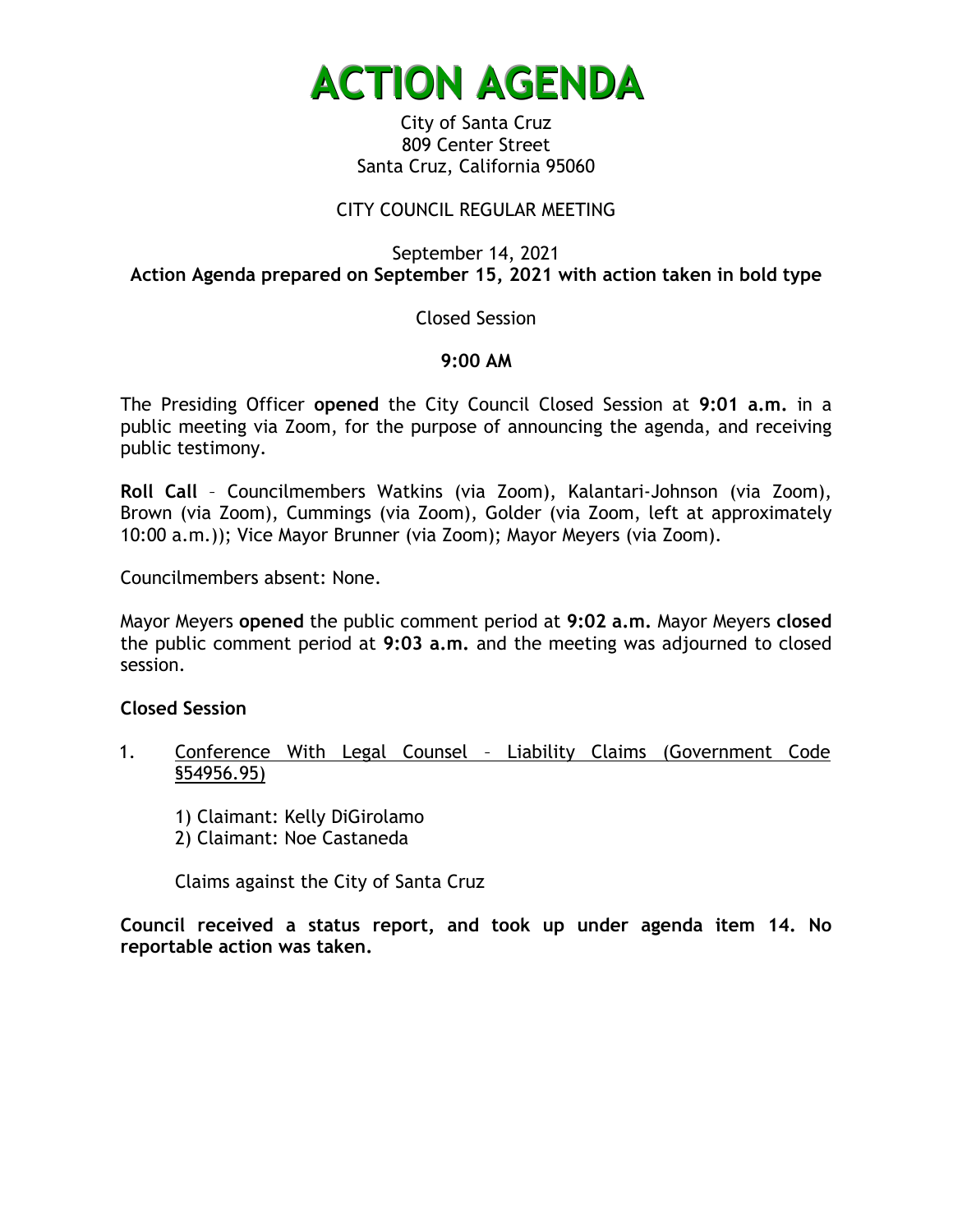## **Closed Session (continued)**

2. Conference with Legal Counsel - Existing Litigation (Government Code §54956.9(d)(1))

1) City of Santa Cruz v. Richard L. Santee, et al. (Santa Cruz County Superior Court Case No. 19CV01304 – 744 River St. & 808 River St.)

2) Haytasingh v. City of San Diego Court of Appeal, Fourth Appellate District Division One Case No. D076228 (request for amicus support)

**Council received a status report and gave direction to legal counsel, and took no reportable action regarding item 1. Council authorized the Mayor to send an amicus letter in support of the City of San Diego's appeal in item 2.**

3. Conference with Legal Counsel – Anticipated Litigation (Government Code §54956.9(d)(2))

Significant exposure to litigation (1 potential case to be discussed)

#### **Council received a status report and took no reportable action.**

4. Real Property Negotiations (Government Code §54956.8)

Property: City-owned property on Front Street APNs: 005-151-48 and 005-151-35 Owner: City of Santa Cruz City Negotiator: Bonnie Lipscomb Negotiating Parties: City of Santa Cruz and SCFS Hotel Venture LLC Under Negotiation: Price, terms of payment, or both

**Council received a status report from the City Negotiator, and took no reportable action.**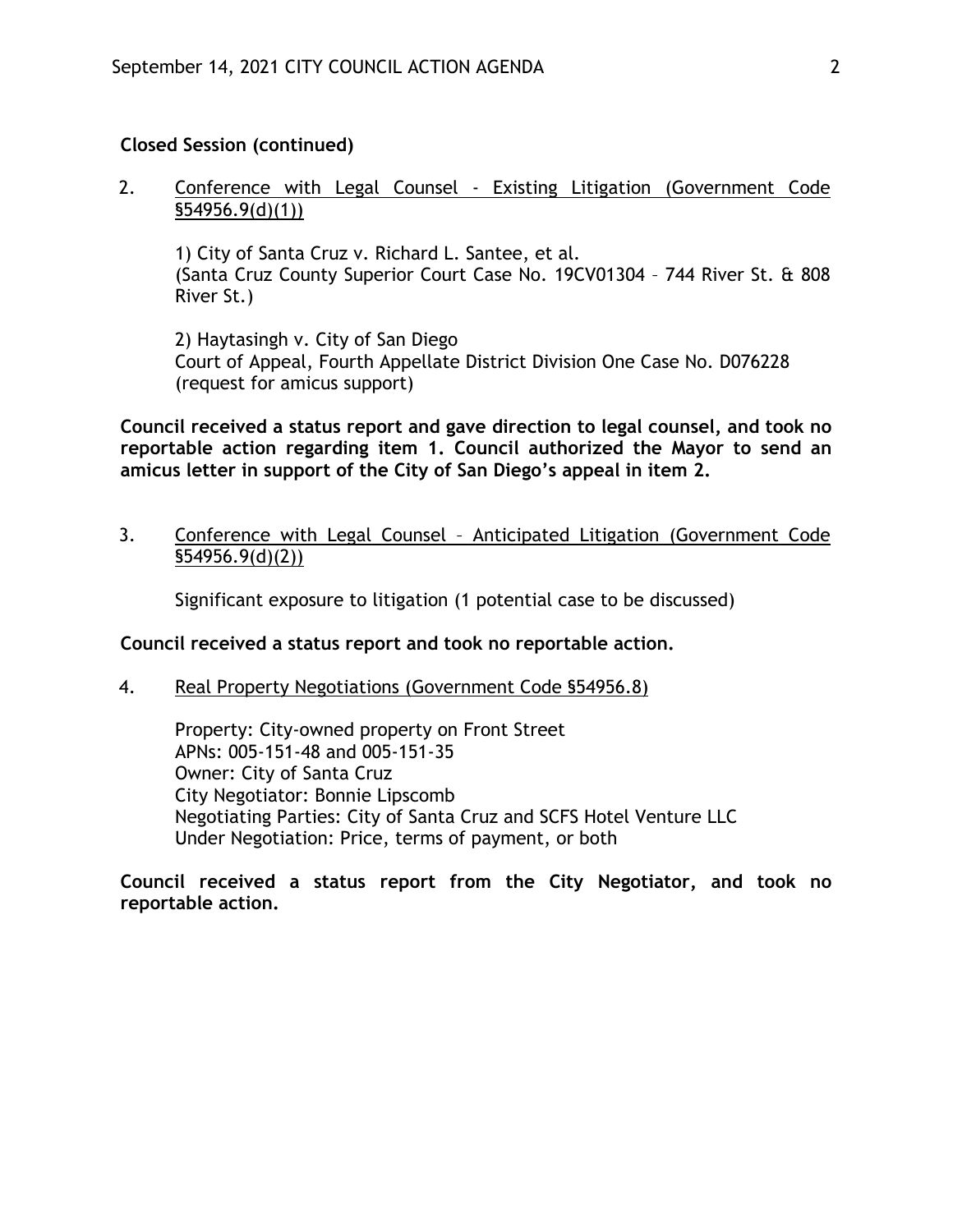# **City Council**

## **12:00 PM**

### **Call to Order – at 12:00 p.m.**

**Roll Call** – Councilmembers Watkins (via Zoom), Kalantari-Johnson (via Zoom), Brown (via Zoom), Cummings (via Zoom), Golder (arrived at 12:45 p.m. via Zoom); Vice Mayor Brunner (via Zoom); Mayor Meyers (via Zoom).

Councilmembers Absent: None.

#### **Presentation**

- 5. Jack Sprow 30-year Service Pin Recognition
- 6. Mayoral Proclamation Declaring September as Childhood Cancer Awareness Month
- 7. Library Mixed-Use Project Update

**Presiding Officer's Announcements**

**Statements of Disqualifications –** None.

**Additions and Deletions –** None.

**Oral Communications Announcement -** The Mayor **provided** a brief announcement about Oral Communications.

**City Attorney Report on Closed Session**

**City Manager Report**

8. The Interim City Manager called on staff to **provide** a report and updates on the City's business, COVID-19 response, and events.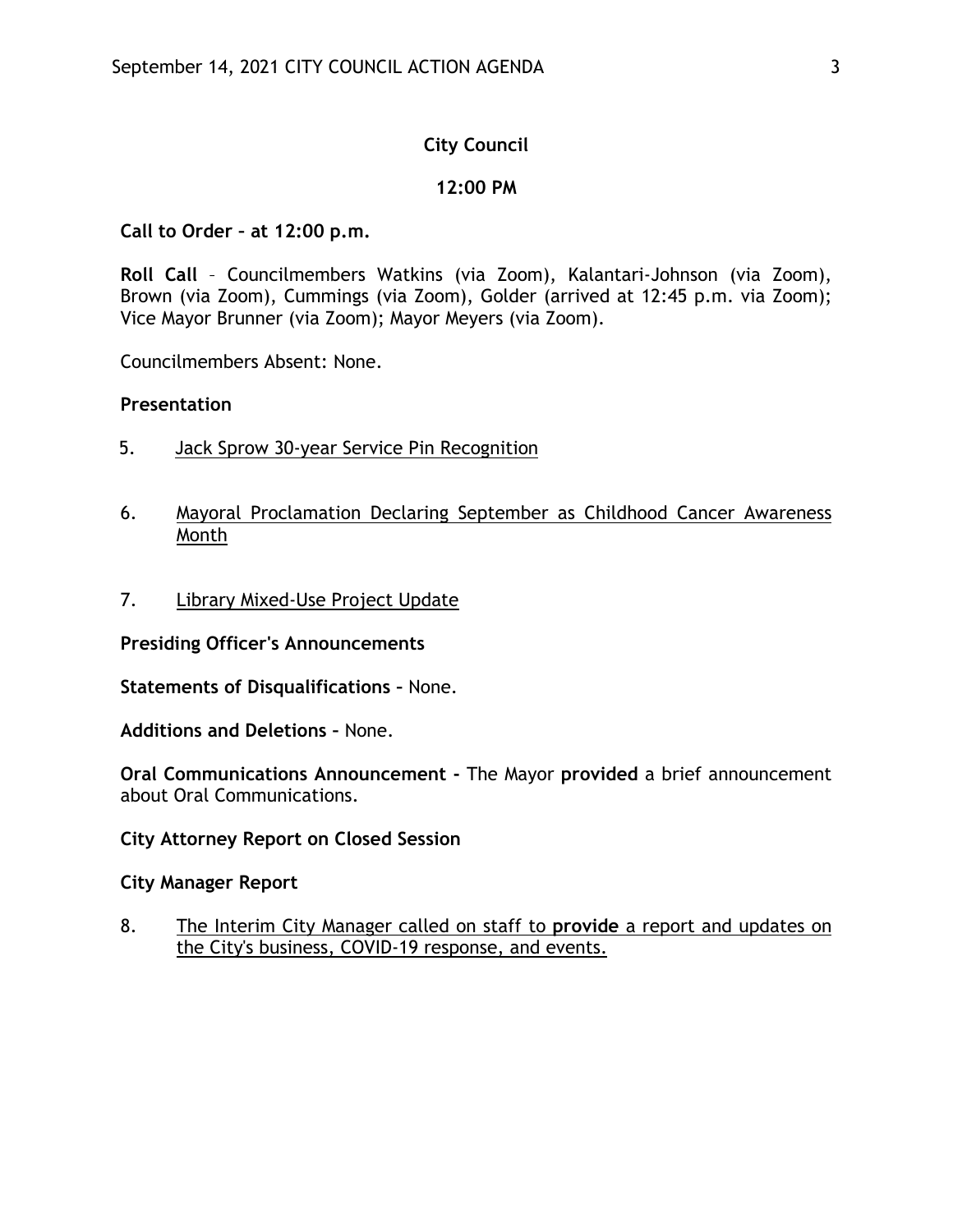#### **Council Meeting Calendar**

9. The City Council reviewed and revised the meeting calendar attached to the agenda.

City Clerk Administrator B. Bush reminded Council of the September 21st Special Meeting and announced it will begin at 4:15 p.m., as opposed to 4:00 p.m.

#### **Agenda Items 13 and 17 were pulled for further discussion.**

#### **Consent Agenda**

10. Minutes of the August 24, 2021 City Council Meeting (CC)

Motion **carried** to approve as submitted.

11. Minutes of the August 31, 2021 City Council Meeting (CC)

Motion **carried** to approve as submitted.

12. Minutes of the September 7, 2021 City Council Meeting (CC)

Motion **carried** to approve as submitted.

### 13. Resolution Related to Adult Personal Use and Personal Possession of Entheogenic Psychoactive Plants and Fungi (CN)

**Resolution No. NS-29,867 was adopted** declaring that the investigation and arrest of individuals twenty-one (21) years of age and older involved with the adult personal use and personal possession of entheogenic psychoactive plants and fungi listed on the Federal Schedule 1 list be amongst the lowest priorities for the City of Santa Cruz, and rescinding Resolution No. NS-29,623.

14. Liability Claims Filed Against the City of Santa Cruz (FN)

Motion **carried** to reject the liability claim of a) Kelly DiGirolamo; and to return as late the claim of b) Noe Castaneda, based on staff recommendation.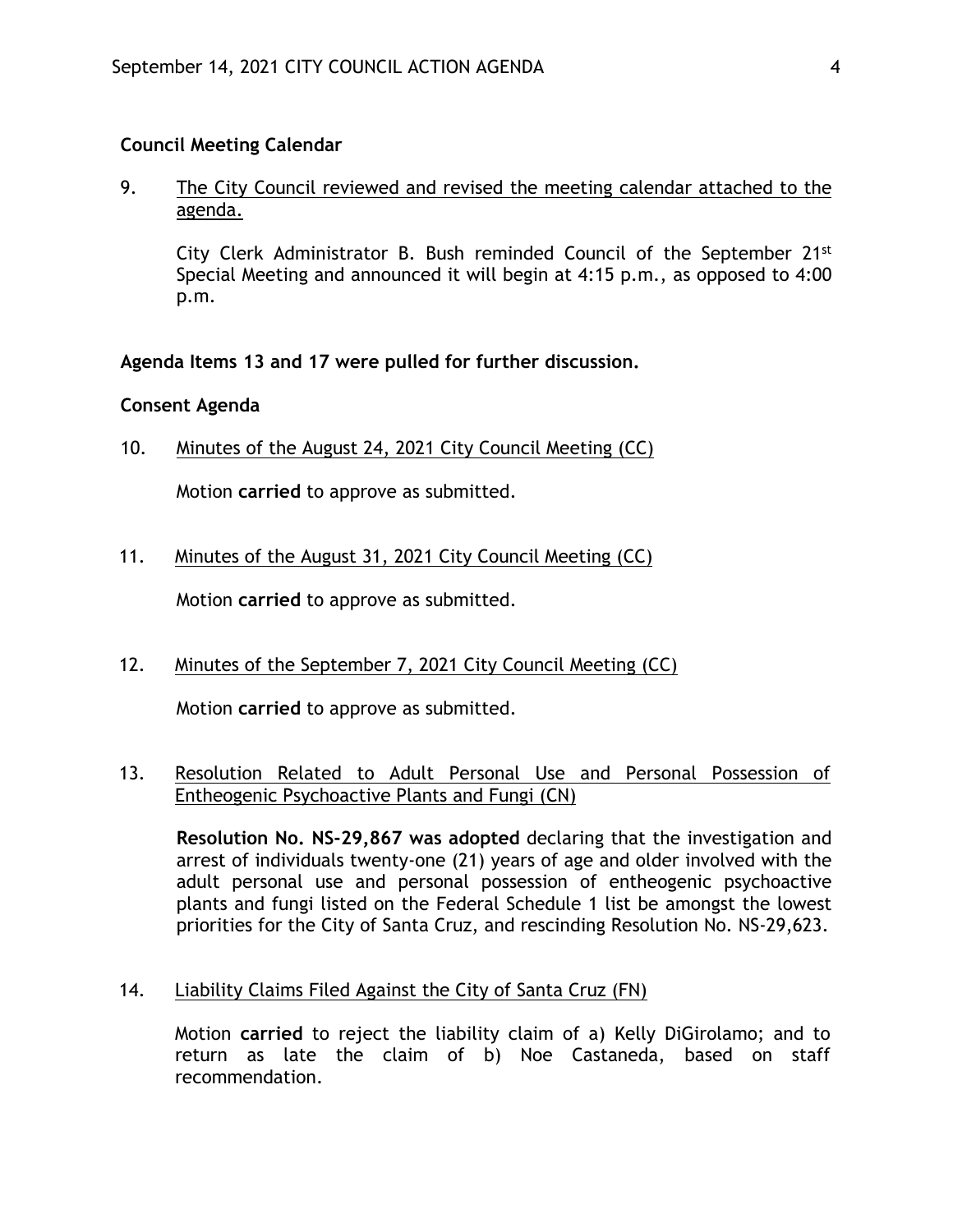#### **Consent Agenda (continued)**

15. Resolution Amending the City of Santa Cruz Personnel Complement and Classification and Compensation Plans for the Parks and Recreation Department (HR)

**Resolution No. NS-29,868 was adopted** amending the Classification and Compensation Plans for the FY 2022 Budget Personnel Complement by approving position changes and a classification job title change in the Parks and Recreation Department.

#### 16. Office of Traffic Safety Selective Traffic Enforcement Program – Grant Acceptance (#PT22134) and Budget Adjustment (PD)

**Resolution No. NS-29,869 was adopted** amending the FY 2022 budget and authorizing the acceptance and appropriation of funds from the Office of Traffic Safety for the Selective Traffic Enforcement Program. The City Manager is hereby authorized and directed to execute the contact and agreements associated with the acceptance of this grant.

#### 17. Downtown Intersection Improvements (c401903) – Award Contract (ED/PW)

Motion **carried** to:

- Approve a contract with Kimley-Horn and Associates, Inc. (Pleasanton, CA) for traffic system analysis and conceptual design of transportation and Downtown Intersection Improvements (c401903) along Front Street and authorize the City Manager to execute an agreement in a form acceptable to the City Attorney. The Public Works Director is authorized to execute change orders within the approved budget.
- Direct staff to work with the Chair of the Transportation and Public Works Commission to agendize this item at their earliest meeting possible.

# 18. Emergency Leachate Booster Bypass Upgrade (m400019) – Award Contract (PW)

Motion **carried** to award the emergency contract with Don Chapin Co., Inc. (Salinas, CA) for repairing and upgrading the leachate booster bypass in the amount of \$149,600. Authorize the City Manager to execute an agreement in a form acceptable to the City Attorney. The Public Works Director is authorized to execute change orders within the approved project budget.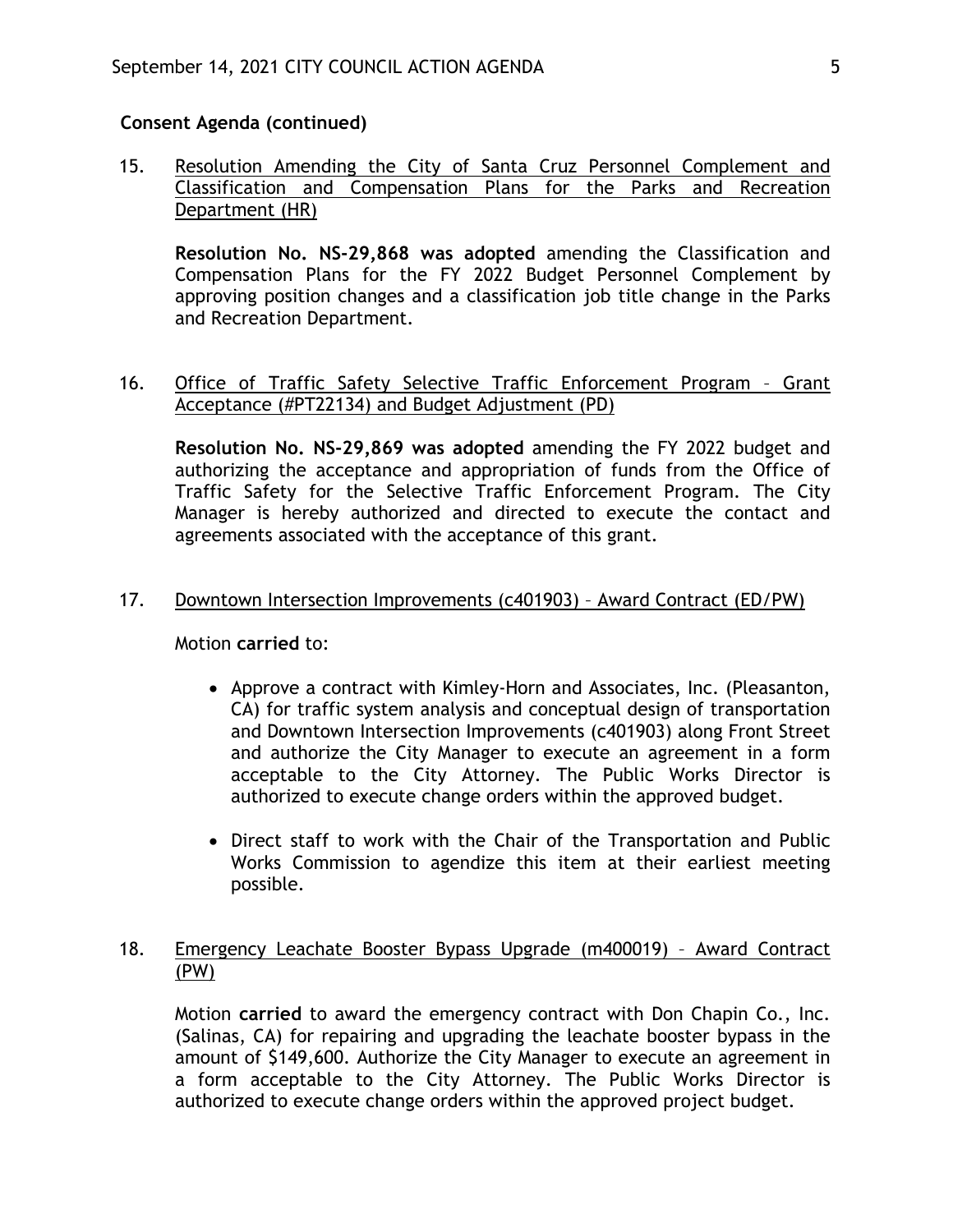#### **Consent Agenda (continued)**

### 19. Active Transportation Program Cycle 5 Grant Education and Encouragement Programs (c401403) – Award Contract (PW)

Motion **carried** to award the contract to Ecology Action (Santa Cruz, CA) in the amount of \$550,000 for the Active Transportation Program Cycle 5 Grant Education and Encouragement Programs. Authorize the City Manager to execute an agreement in a form acceptable to the City Attorney.

### 20. Caterpillar 972M-BR Hydraulic Wheel Loader – Additional Funds for Purchase (PW)

Motion **carried** to approve the increase of funds by \$14,756 for the Councilapproved purchase of one Caterpillar 972M-BR Hydraulic Wheel Loader from Peterson Tractor Co. (San Leandro, CA) in the amount of \$480,000.

### 21. Annual San Lorenzo River Flood Control Maintenance (m409505) – Award Contract and Budget Adjustment (PW)

Motion **carried** to:

- Award a contract for the annual San Lorenzo River Flood Control Maintenance with Kenny Robinson Construction (Santa Cruz, CA) in the amount of \$275,000, and authorize the City Manager to execute the agreement in a form acceptable to the City Attorney.
- Adopt Resolution No. NS-29,870 amending the FY 2022 budget by adding \$50,000 to Fund 752 from Fund 751 to conduct necessary vegetation removal around gravity outlets along the San Lorenzo River and channel disking to promote scouring during high flow events.

### **End Consent Agenda**

### **Public Hearing**

22. 2nd Reading and Final Adoption of Ordinance No. 2021-17 Amending Chapter 13.40 of the Municipal Code Related to the Parks and Recreation Department's Adopt-a-Park Program (PR)

**Ordinance No. 2021-17 was adopted** amending Chapter 13.40 of the Santa Cruz Municipal Code (SCMC) related to park adoptions.